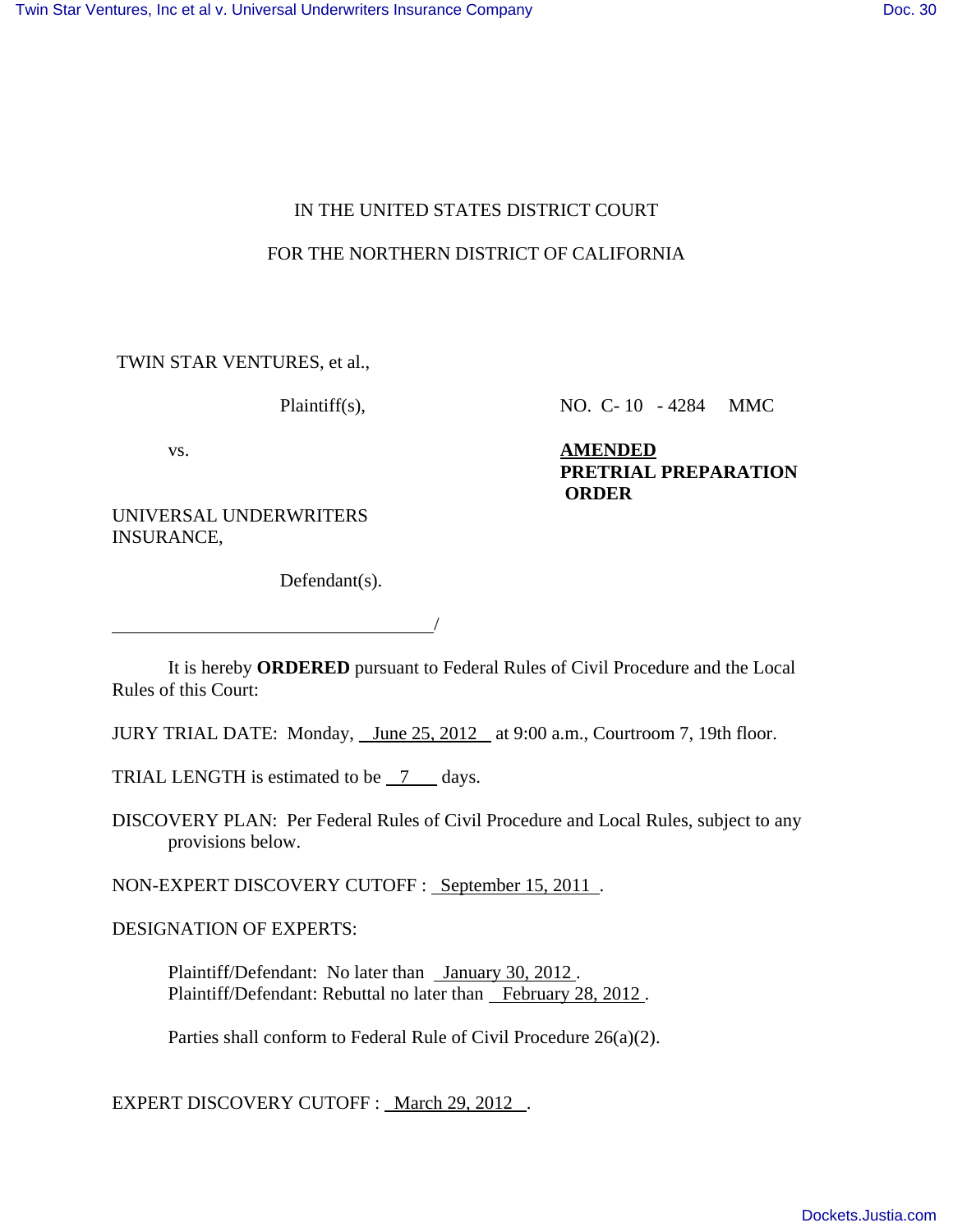DISCOVERY MATTERS are referred to a Magistrate Judge and are to be noticed for hearing before the assigned Magistrate Judge.

- DISPOSITIVE MOTIONS shall be filed no later than October 28, 2011, and shall be noticed for hearing 35 days thereafter.
- SETTLEMENT CONFERENCE shall be held before Magistrate Judge  $N/A$  and scheduled to take place no later than 30 days prior to the Pretrial Conference.

PRETRIAL CONFERENCE DATE: June 12, 2012 at **3:00 p.m.**

**COUNSEL WHO INTEND TO TRY THE CASE MUST ATTEND THE PRETRIAL CONFERENCE.** Counsel shall be prepared to discuss all aspects of the case, including settlement. Pretrial shall conform to the attached instructions.

MEET AND CONFER (Civil L.R. 16-10(b)(5): Lead trial counsel shall meet and confer no later than <u>May 7, 2012</u>.

FURTHER STATUS CONFERENCE: Friday, March 30, 2012 at 10:30 a.m.

FURTHER STATUS CONFERENCE STATEMENT DUE: Friday, March 23, 2012.

ADDITIONAL ORDERS:

Deadline to complete Mediation extended to December 30, 2011.

PLAINTIFF IS ORDERED TO SERVE A COPY OF THIS ORDER ON ANY PARTY SUBSEQUENTLY JOINED IN THIS ACTION.

DATED: May 27, 2011

Maxime M. Chesney

MAXINE M. CHESNEY United States District Judge

(Revised 9/2010)

#### **PRETRIAL INSTRUCTIONS**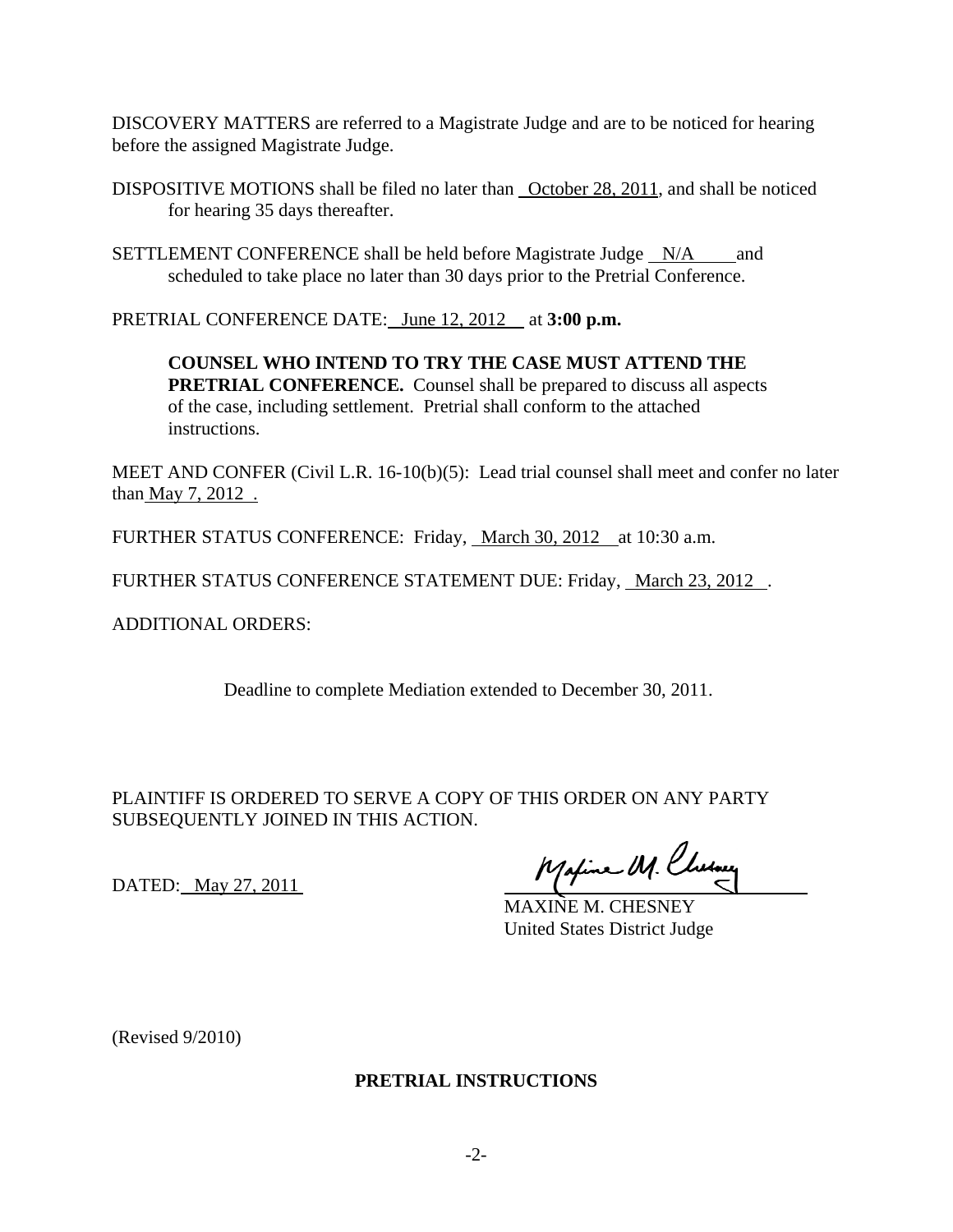Counsel SHALL meet and confer in good faith in advance of complying with the following pretrial requirements for the purpose of preparing for the Pretrial Conference and to discuss settlement.

**A. PRETRIAL STATEMENT**: The parties shall file a joint pretrial statement which shall set forth:

1. The substance of the action;

2. The relief claimed, including the particular elements of the damages claimed;

3. The factual issues remaining, as well as any stipulations of fact;

4. The legal issues, including a concise statement of each disputed point of law concerning liability or relief and citing supporting statutory and case law;

5. A current estimate as to the length of the trial;

6. The status of the case with respect to alternative dispute resolution.

7. A list of witnesses likely to be called at trial. Expert witnesses shall be listed separately. Witnesses not included on the list may be excluded from testifying.

# **B. JURY INSTRUCTIONS**:

1. Joint Set of Agreed Upon Instructions: The parties shall jointly prepare a set of agreed upon jury instructions, which shall be filed **ten Court days** prior to the Pretrial Conference.

2. Separate Instructions: Separate instructions may be submitted only as to those instructions upon which the parties cannot agree. Each separate instruction shall note on its face the identity of the party submitting such instruction. Separate instructions shall be filed **ten Court days** prior to the Pretrial Conference.

No later than **ten Court days** prior to the Pretrial Conference, the party or parties objecting to an instruction shall file a written objection to such instruction. The form of the objection shall be as follows:

(a) Set forth in full the instruction to which the objection is made;

(b) Provide concise argument and citations to authority explaining why the opposing party's instruction is improper; and

(c) Set forth in full an alternative instruction, if any.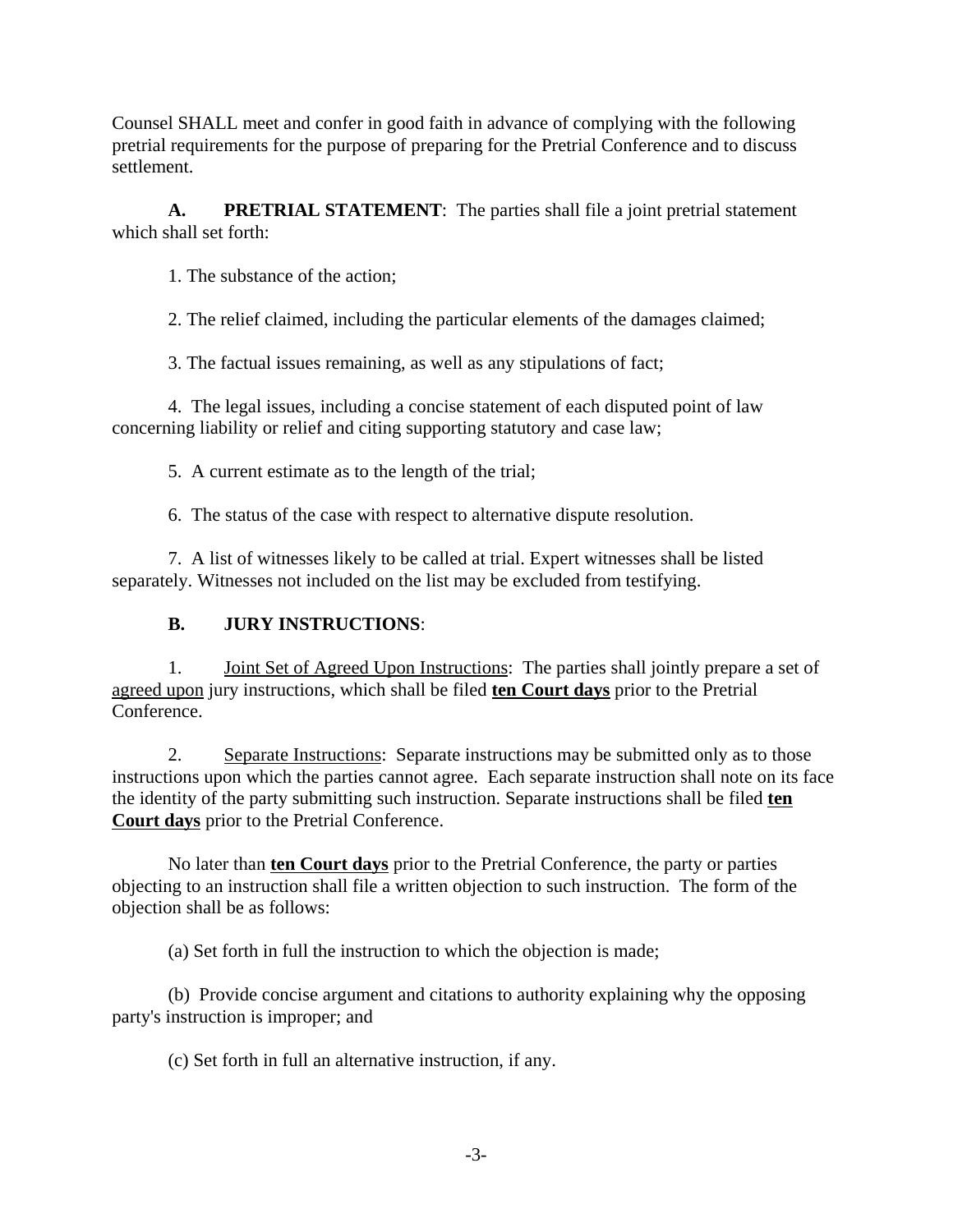3. Substance and Format of Instructions: The instructions shall cover all substantive issues. Proposed instructions shall be consecutively numbered. Each proposed instruction shall be typed in full on a separate page and cover only one subject, to be indicated in the title. Citations to the authorities upon which the instruction is based shall be included. Instructions shall be brief, clear, written in plain English and free of argument. Pattern or form instructions shall be revised to address the particular facts and issues of this

## **C. VOIR DIRE AND VERDICT FORMS**: No later than ten Court days prior to the

 Pretrial Conference each party shall serve and file proposed questions for jury voir dire and a proposed form of verdict.

**D. FINDINGS OF FACT and CONCLUSIONS OF LAW**: In non-jury cases, no later than **ten Court days** prior to the Pretrial Conference, each party shall serve and lodge with the Court proposed findings of fact and conclusions of law on all material issues. Proposed findings shall be brief, written in plain English and free of pejorative language and argument. Whenever possible, parties shall deliver to the Courtroom Deputy copies of proposed findings of fact and conclusions of law on a CD in WordPerfect format. The disk label shall include the name of the parties, the case number and a description of the documents.

# **E. EXHIBITS**:

1. Provide Copies of Exhibits to Other Parties: No later than **ten Court days** prior to the Pretrial Conference, each party shall provide every other party with one set of all proposed exhibits, charts, schedules, summaries, diagrams and other similar documentary materials to be used in its case in chief at trial, together with a complete list **(see attached form)** of all such proposed exhibits. Voluminous exhibits shall be reduced by elimination of irrelevant portions or through the use of summaries. Each item shall be pre-marked with an exhibit sticker **(see attached form)**, plaintiff's exhibits with numbers, defendant's exhibits with letters or with numbers sequenced to begin after plaintiff's exhibit numbers. If there are numerous exhibits, they should be provided in three-ring binders with marked tab separators. All exhibits which have not been provided as required are subject to exclusion.

2. Stipulations re Admissibility: Prior to the Pretrial Conference, the parties shall make a good faith effort to stipulate exhibits into evidence and be prepared to place their admission on the record at the Pretrial Conference. If stipulation to admission in evidence is not possible, the parties shall make every effort to stipulate to authenticity and foundation absent a legitimate (not tactical) objection.

3. Provide Copies of Exhibits to Court: Two sets of exhibits shall be provided to the Court on the **first day of trial**. Each set shall be in binders, tabbed and indexed.

4. Disposition of Exhibits After Trial: Upon the conclusion of the trial, each party shall retain its exhibits through the appellate process. It is each party's responsibility to make arrangements with the Clerk of the Court to file the record on appeal.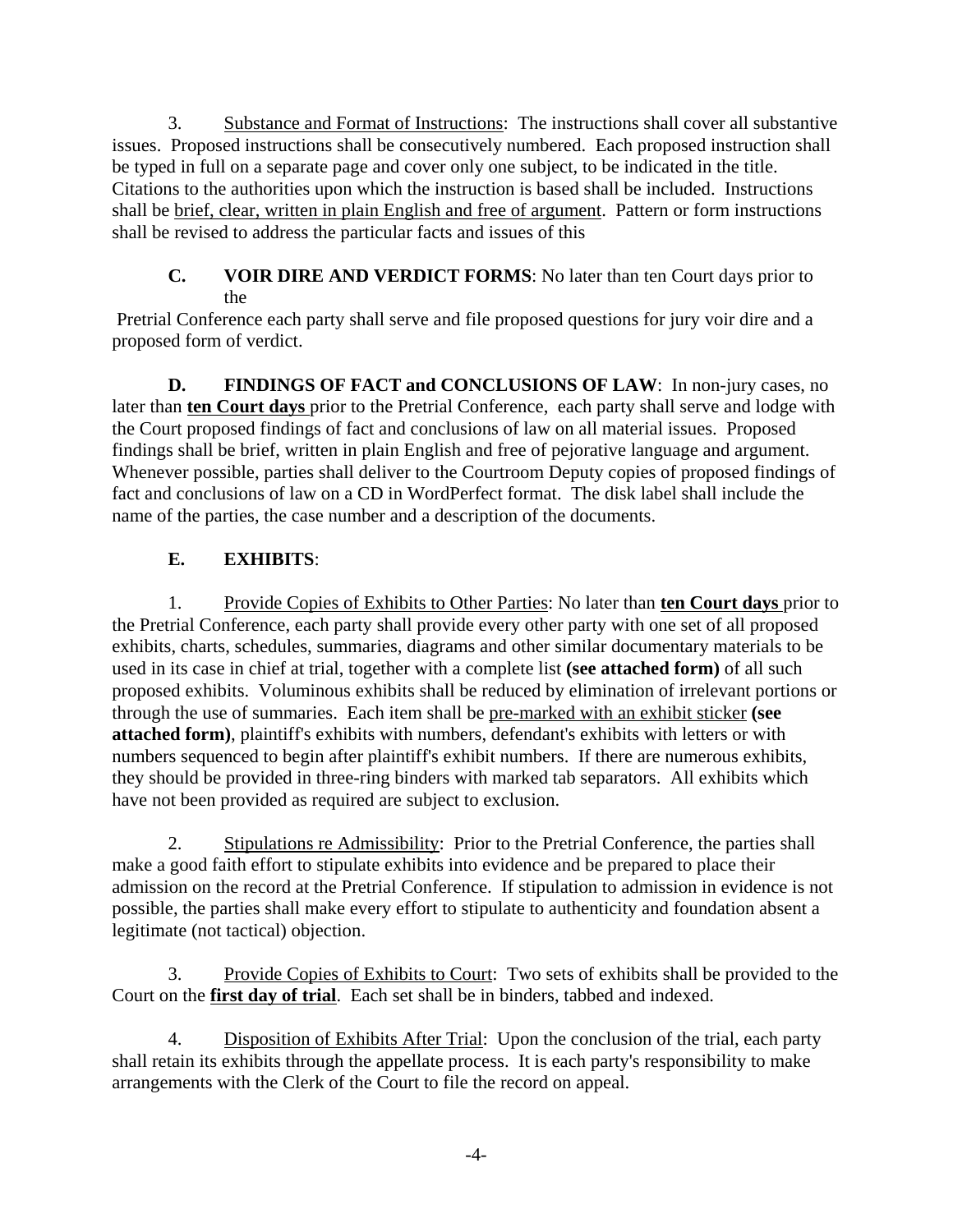## **F. WITNESSES**:

1. Jury Trials: The Pretrial Conference Statement shall include a list of witnesses likely to be called at trial, other than solely for impeachment or rebuttal. Expert witnesses shall be listed separately. Witnesses not included on the list may be excluded from testifying.

2. Non-Jury Trials: In non-jury cases, each party shall serve and lodge with the Court a written narrative statement of the proposed direct testimony of each witness under that party's control. Each statement shall be marked as an exhibit and shall be in a form suitable to be received into evidence.

**G. MOTIONS IN LIMINE**: Motions in limine are limited to motions to exclude specific items of evidence (i.e., specific testimony or exhibits) on a ground and upon such authority as would be sufficient to sustain an objection to such evidence at trial.

1. Motions in limine shall be filed and served no later than **ten Court days** prior to the date set for the Pretrial Conference. Any party opposing such a motion in limine shall file and serve its opposition papers no later than **five Court days** prior to the Pretrial Conference. No reply papers will be considered.

2. Format of motions in limine: Each motion in limine and each opposition thereto, shall be separately filed and numbered.

**H. LIST OF EXHIBITS WITH STIPULATIONS AND OBJECTIONS**: No later than **one Court day** prior to the Pretrial Conference the parties shall file with the Court a list of all exhibits admitted by stipulation; and a list of all exhibits as to which objections have been made, with a brief notation indicating which party objects and for what reason.

# **I. OTHER PRETRIAL MATTERS**

1. Settlement Conferences - Any party utilizing another form of Alternative Dispute Resolution who wishes to arrange a settlement conference before a judge or magistrate judge thereafter may do so by contacting the Courtroom Deputy.

2. Daily Transcripts - If transcripts will be requested during or immediately after trial, arrangements must be made with the court reporter at least **one week** before trial commences.

**Attachments**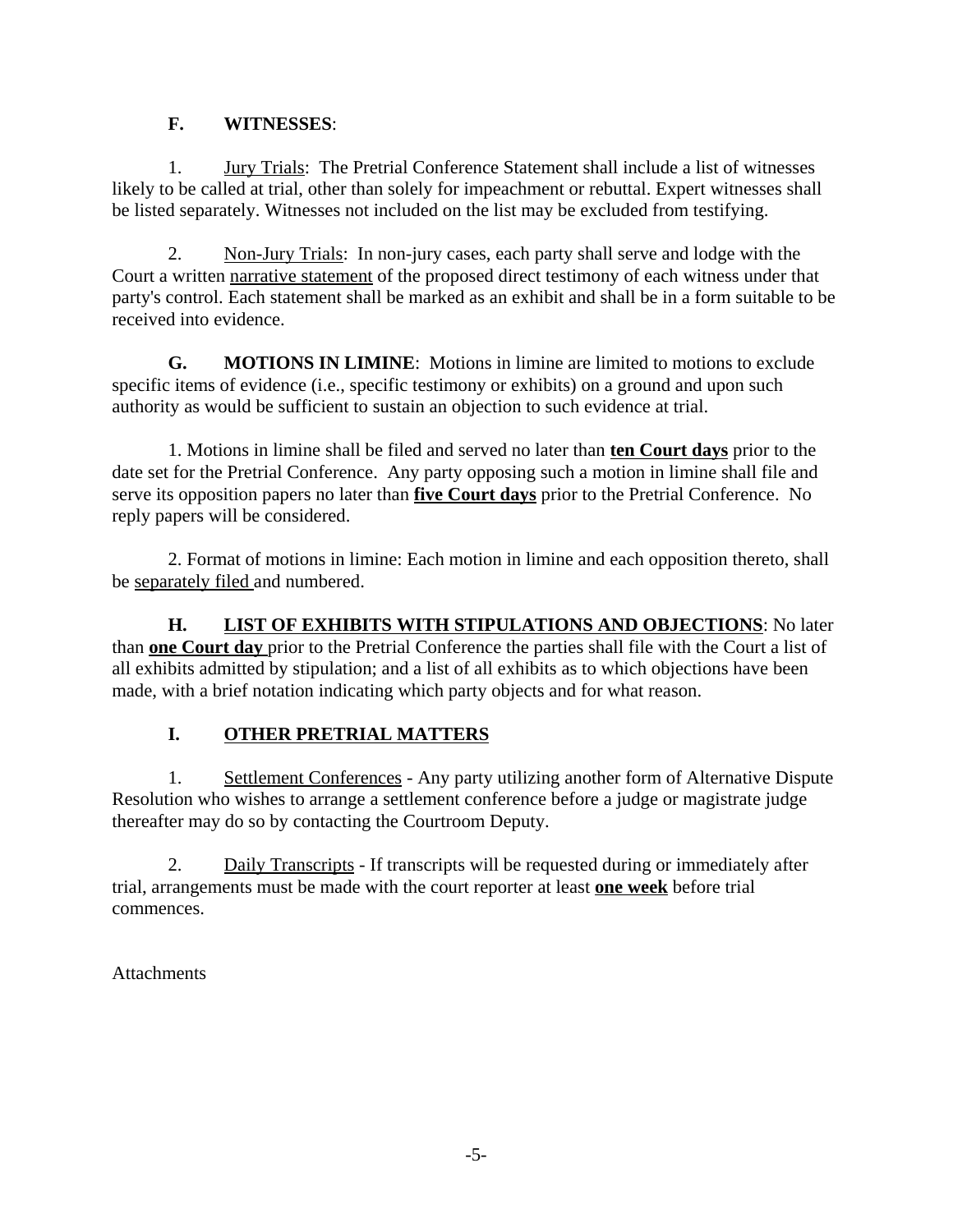# UNITED STATES DISTRICT COURT NORTHERN DISTRICT OF CALIFORNIA

CASE NO. **C-** MMC

**vs** 

# EXHIBIT LIST

( ) Plaintiff ( ) Defendant

| <b>EXHIBIT</b><br><b>NUMBER</b> | Marked | Admitted | Sponsoring<br>Witness | <b>DESCRIPTION</b> |
|---------------------------------|--------|----------|-----------------------|--------------------|
|                                 |        |          |                       |                    |
|                                 |        |          |                       |                    |
|                                 |        |          |                       |                    |
|                                 |        |          |                       |                    |
|                                 |        |          |                       |                    |
|                                 |        |          |                       |                    |
|                                 |        |          |                       |                    |
|                                 |        |          |                       |                    |
|                                 |        |          |                       |                    |
|                                 |        |          |                       |                    |
|                                 |        |          |                       |                    |
|                                 |        |          |                       |                    |
|                                 |        |          |                       |                    |
|                                 |        |          |                       |                    |
|                                 |        |          |                       |                    |
|                                 |        |          |                       |                    |
|                                 |        |          |                       |                    |
|                                 |        |          |                       |                    |
|                                 |        |          |                       |                    |
|                                 |        |          |                       |                    |
|                                 |        |          |                       |                    |
|                                 |        |          |                       |                    |
|                                 |        |          |                       |                    |